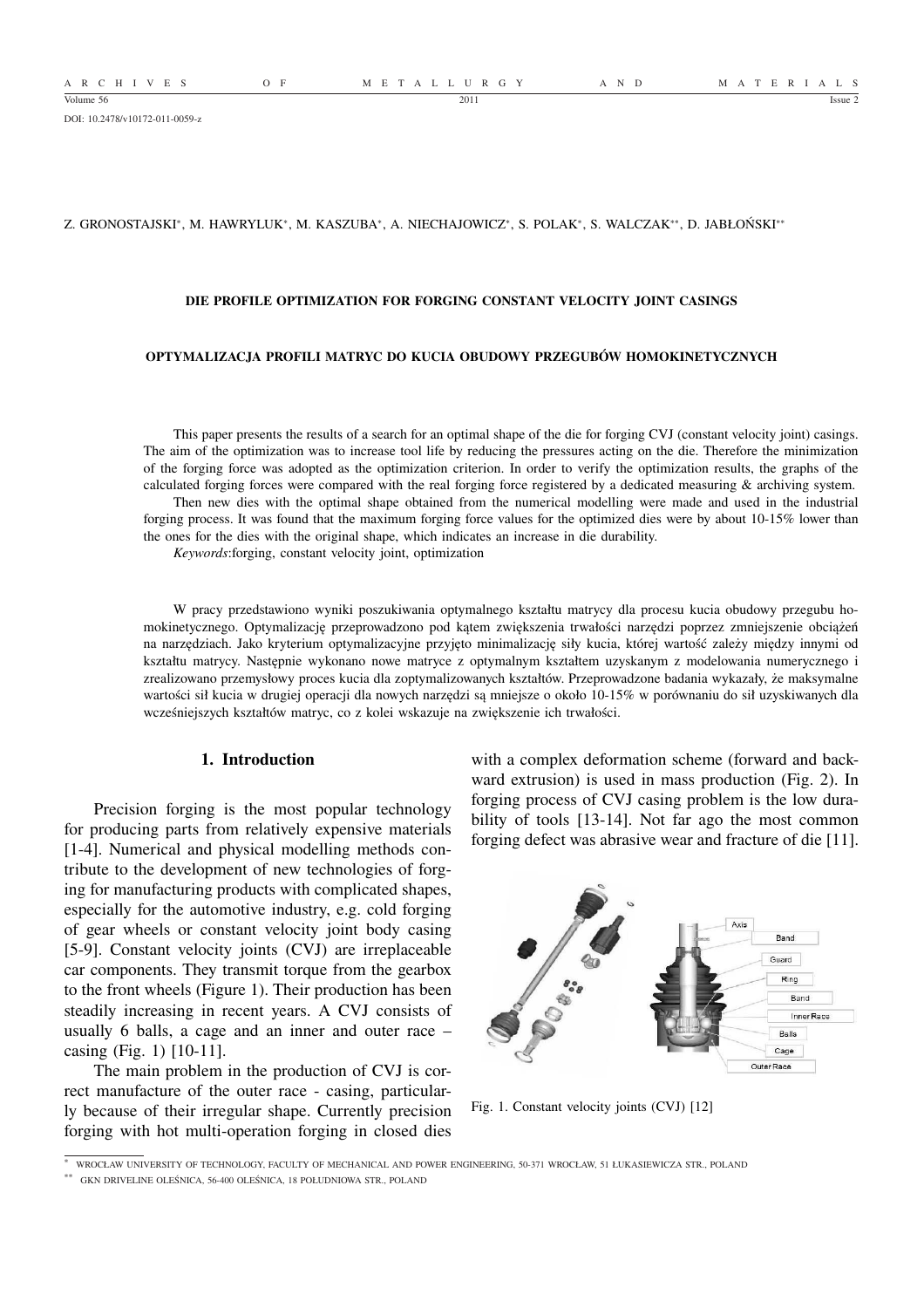Recently the fracture was eliminated due to improve all technology parameters of processes such as temperatures of tools, materials, lubrication etc. and now dies have been destroyed mostly due to abrasive wear. According to literature also the optimization of shape die is very efficient method of improvement the forging processes therefore one can expect further decrease in abrasive wear of the tools for forging CVJ casing by changing the profile of die [15, 16].



Fig. 2. Schematic of tools used in investigation of successive operations: 1 – punches, 2 – preforms, 3 – dies

As wear proceeds, material is removed from the body's surface whereby its dimensions decrease. The amount of the removed material can be estimated using a wear model. In the literature on the subject, measures of wear are defined relative to: the mass of the material removed from the body, the volume of the removed material or the change in the body's dimensions. The magnitude of wear in the forging process depends on the geometry of the contacting surfaces, the friction path, the contact temperature and the properties of the materials (the oxide film). Because of the complexity of the phenomena involved, the models describing them tend to be simplified [17, 14].

The most commonly used wear model is the Archard model [18]. It belongs to the measures based on the amount of the material removed from the body. According to this model, the abrasive wear of a tool may be due to the disintegration of microroughness on the surfaces of the two contacting bodies. This is mathematically described as follows:

$$
V = K \frac{P * s}{H} \left[ mm^2 \right] \tag{1}
$$

where:  $V -$  the magnitude of wear (the amount of removed material),  $P -$  the normal force,  $s -$  the friction path distance,  $H$  – the material hardness,  $K$  – a constant (a dimensionless wear coefficient).

According to this model, the magnitude of wear is directly proportional to the normal force on the contact surface and the friction path distance and inversely proportional to the material hardness. Dimensionless coefficient K can be determined in different ways depending on the physical model adopted for deriving the equation of wear. Basically, K is a material removal effectiveness for a set amount of work. According to the Archard model, since wear depends mainly on the tool pressures and the latter are directly proportional to the forging force, the minimum force criterion should yield correct results.

Considering that the shortest tool life characterizes the second operation of forging CVJ casing (in which the forging's leg is formed, Fig. 2 b), optimization was done for this operation. The die then suffers the severest wear. This particularly applies to the place in the die where the forging cross section undergoes change (region marked in the Fig. 3).



Fig. 3. Place in die where severest wear occurs

Numerical simulations of the multioperation forging of CV joints casing were run using the Simufact.Forming SFM software by Femutec. The computations were done for simplified mechanical models with stiff tools for a constant coefficient (0.2) of friction between the material being deformed and the working surface of the die. The whole simulation is described in [19, 20]

The most simple Hooke-Jeeves optimization method was chosen because the main aim was to improve tools durability of existing forging process, and this method according to literature is the most efficient especially for optimization shape of die in metal forming processes [21].

## **2. Results**

Searching for an optimal die shape it was assumed that the profile of the die working part varies between points P1 and P5 (Fig. 4). The original shape of the die is described by the Bézier curve defined for points  $W_0$ ,  $W_1, \ldots, W_n$  by the formula:

$$
P(t) = B_0^n(t) W_0 + B_1^n(t) W_1 + \dots + B_n^n(t) W_n \qquad (0 \le t \le 1)
$$
\n(2)

Points  $W_0, W_1, \ldots, W_n$  are *control points* for curve P and n is its degree.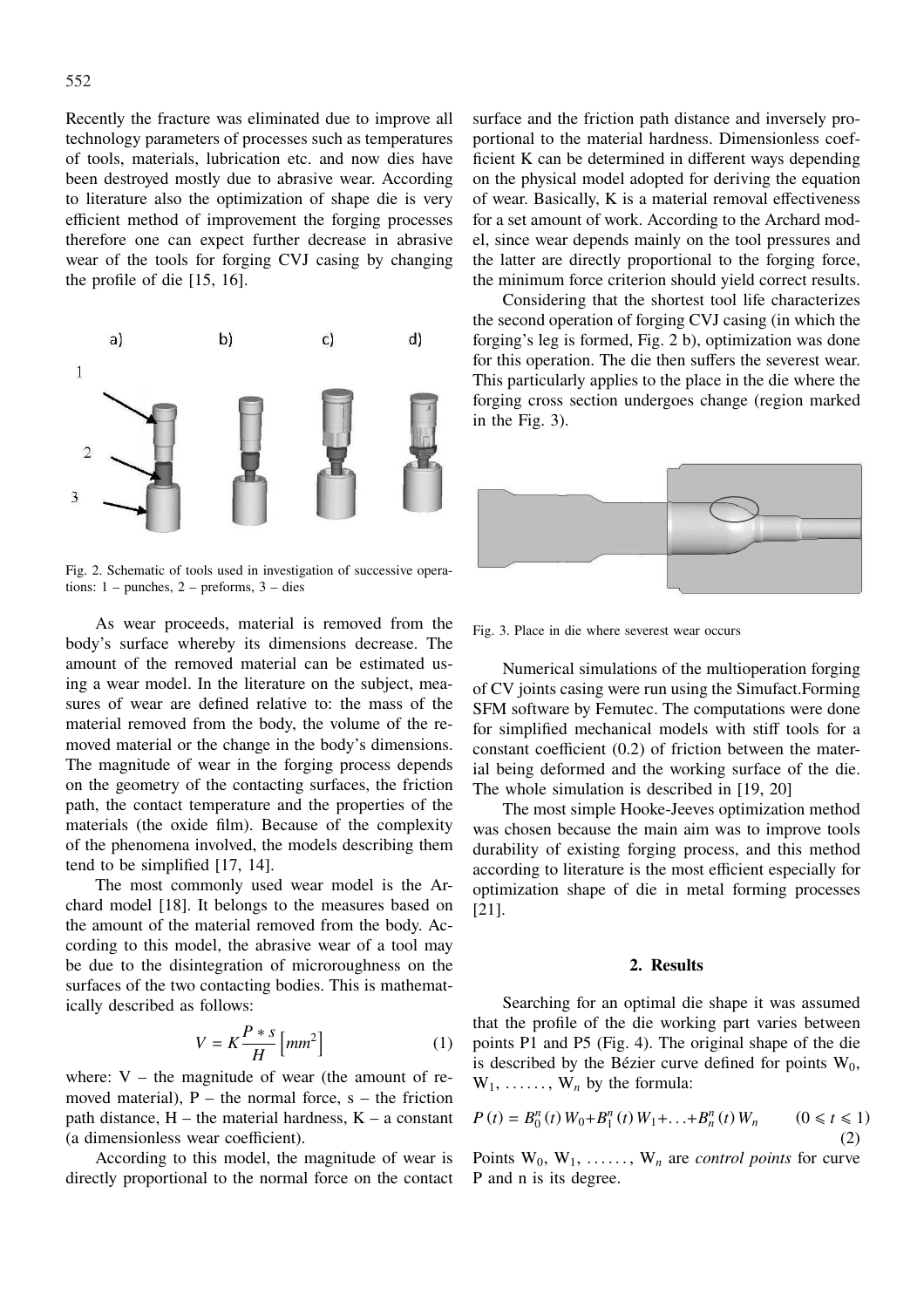Fig. 4. Profile of analyzed die



Fig. 5. Bézier curve with marked controlled points

In the formula,  $B_k^n(t)$  ( $\mathbf{k} = 0.1, \ldots, n$ ) stands for the k-th Bernstein polynomial of degree n

$$
B_{k}^{n}(t) = {n \choose k} t^{k} (1-t)^{n-k}
$$
 (3)

and  $\binom{n}{k}$  $\overline{a}$  $=(n, k \in N)$  is the so-called Newton symbol,

$$
\binom{n}{k} = \frac{n!}{k!(n-k)!} \tag{4}
$$

where n ! is the product of successive numbers from 1 to  $n ( n = 1, 2, \ldots, n)$ , and

The objective function is the minimum of forging force.

$$
\min \sum_{i=1}^n F_i(W_j)
$$

Where  $F_i$  is the forging force in the *i*th node, n is numbers of nodes,  $W_j$  is Bézier curve parameters.

Only the die's arc part between points P1 and P5 (where reduction in cross section takes place), marked in the Fig. 4, was subjected to topological optimization.

The shape of the Bézier curve is defined by five points: two end points (P1, P5) and three control points (P2, P3, P4). The curve interpolates the two end points and approximates the three control points. When the position of P2, P3, P4 is changed, the shape of the Bézier curve changes, and so does the profile of the die. In order to maintain continuity, points P1 and P5 may not be shifted and moreover, points P2 and P4 may change x-coordinate and  $P3$  x and y – coordinate. For the local coordinate system the coordinates of the points are written as follows:  $P_1$  (x<sub>1</sub>, y<sub>1</sub>),  $P_2$  (x<sub>2</sub>, y<sub>2</sub>),  $P_3$  (x<sub>3</sub>, y<sub>3</sub>),  $P_4(x_4, y_4), P_5(x_5, y_5)$ 

The optimization variables were:  $x_2, x_3, y_3, x_4$ . The directions in which the trial steps were performed in the successive iterations are shown in Fig. 5. In each iteration the step was equal to 1mm in all directions. The point became the new starting point, where value of forging force reached minimum.

In the optimization process, forging force values for 81 iterations were determined in order to find the best solution.

As analyzed by optimizing the shape, obtained a new shape, for which the forces were reduced by about 10-15% (Fig. 6). Figure 6 shows forging force versus punch path distance for respectively the original die shape and the optimized shape.

Under the adopted shaping conditions the optimal die shape shown in Fig. 7 was found in the searched area.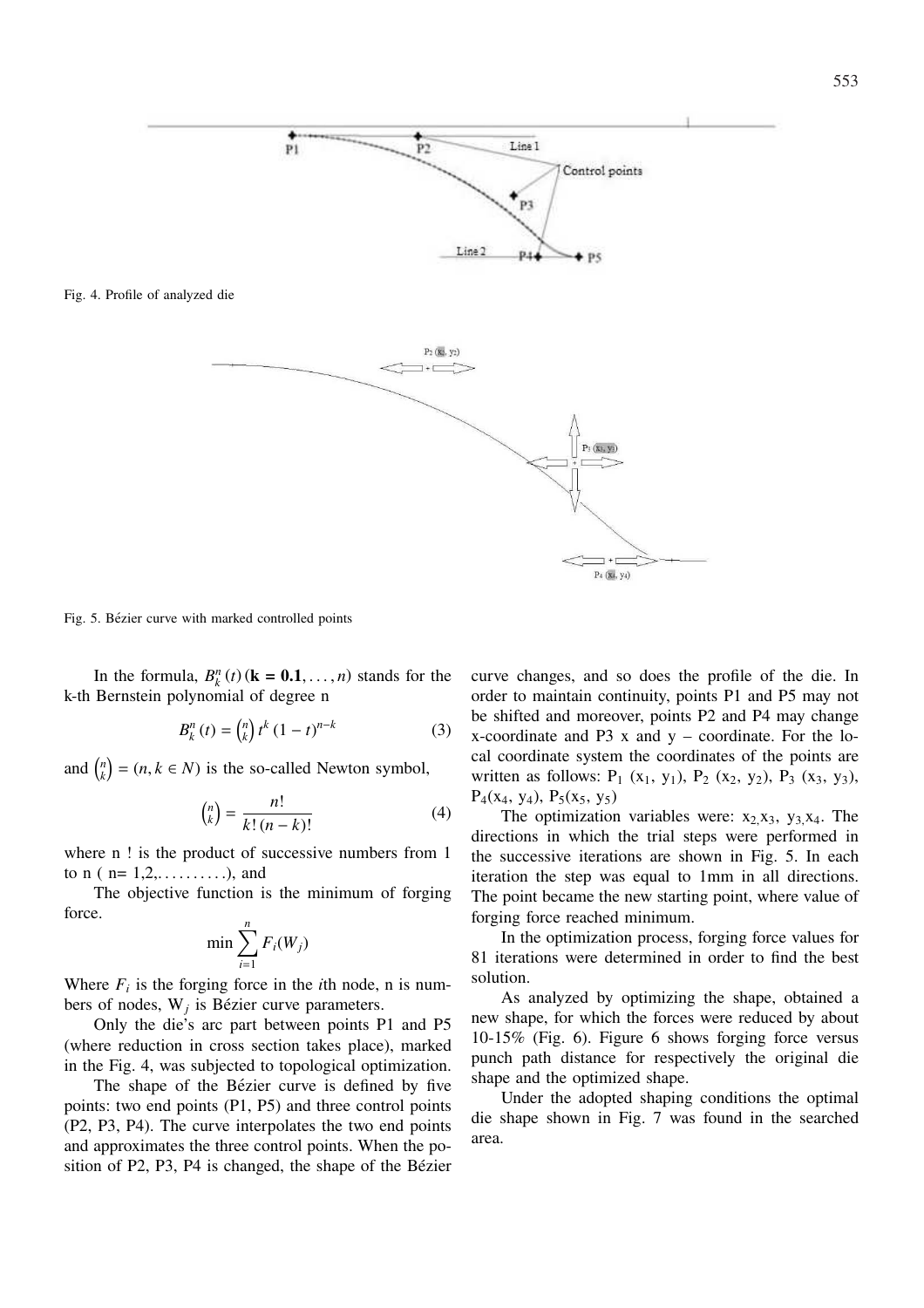

Fig. 6. Forging force versus punch path distance for respectively original die shape and optimized die shape



Fig. 7. Comparison of optimized shape with original shape

Figure 8 shows strain distributions obtained from mathematical modelling for respectively the original die and the optimized die. The results indicate that in the case of the optimized die not only lower forming force values (which, according to the Archard model, should result in lower wear intensity), but also more uniform strain distributions (which may significantly improve the quality of the forgings) were obtained. In order to demonstrate the improvement in material flow, radial strain distributions in the forging were determined for the die before and after optimization. The distributions (Fig. 9) corroborated the above results.

Original shape Optimized shape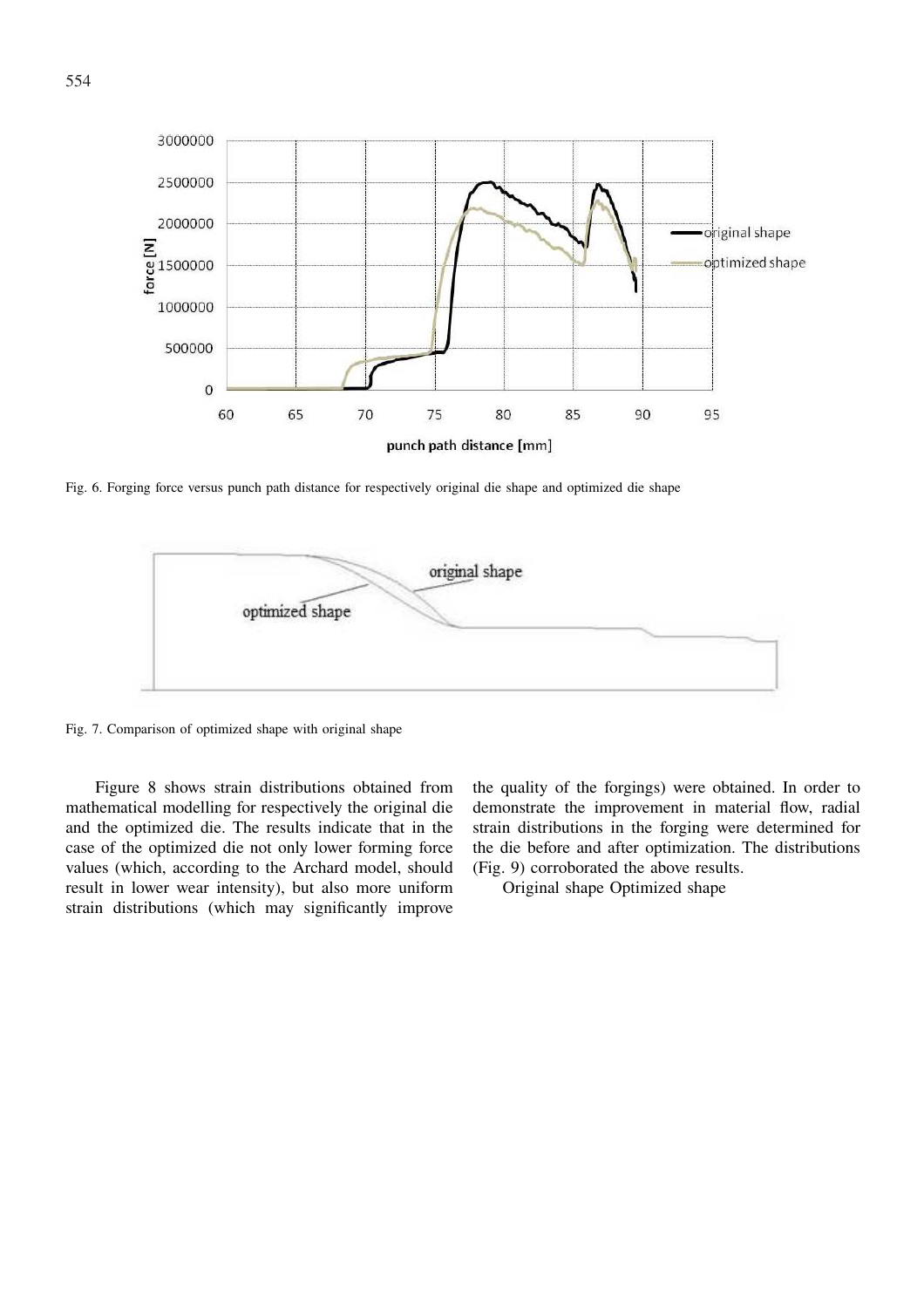

Fig. 8. Distribution of equivalent plastic strain after 2nd operation



Fig. 9. Radial distribution of strain. Distance from the axis of symmetry

The optimal dies for the second forging operation were made by the firm ISKRA CNS. The tools with the modified inner shape were subjected to industrial testing in the firm GKN in Oleśnica. Since this technology is still at the stage of industrial testing, no production drawings of the tools and only the whole tools are presented here (Fig. 10).

Figure 11 shows the shapes of the forgings after the second operation before and after optimization. As a result of die profile optimization, the forging's transitional

section between its head and leg is longer, but this has no effect on the shape of the final product since the difference is eliminated in the next operation.

An industrial process for the new optimized and original tools, together with a measuring & archiving system registering the forging forces in the particular operations was launched. The force versus time traces are shown in Fig. 12.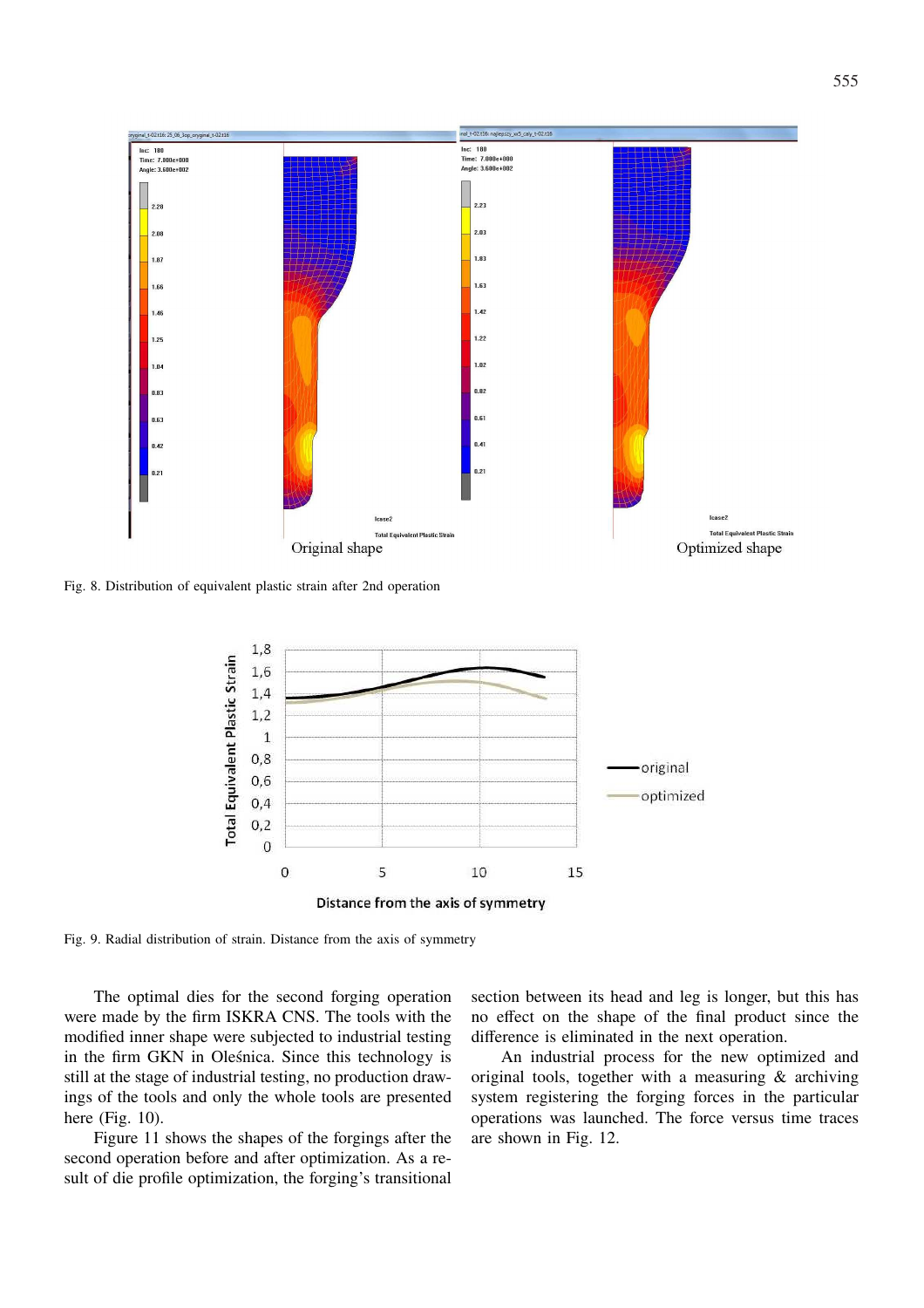

Fig. 10. Optimized tools for forging CVJ casing



Fig. 11. Shapes of forgings obtained a) after optimization, b) before optimization



Fig. 12. Force versus time graphs for original die and optimized die in real processes

Initial industrial testing shows that the average production of the forgings by using optimized tools is about 18 000 pieces, it is about 10-15% than for the original tools. In order to confirm this result more industrial testing and statistic analyses is needed because the durability of the tools is very complex phenomenon and depends on many parameters which could be changed during the each shift. The improvement is mainly due to the reduced forming forces. The change in the die profile reduced the force along the whole punch path. It also resulted in the elongation of the working part of the die whereby

the local force maxima corresponding to the degrees of reduction are shifted on the force graphs. Consequently, the material deformation time slightly increased, but at a much reduced forming force. The graphs in Fig. 12 show that despite the slightly longer deformation time, no increase in plastic deformation work occurred in the particular work cycles. Fig. 12 also shows the forging forces in the successive forging cycles. At the beginning of the process the forces are much larger than towards its end, which indicates tool wear. The force reductions are much larger for the die with the optimal shape than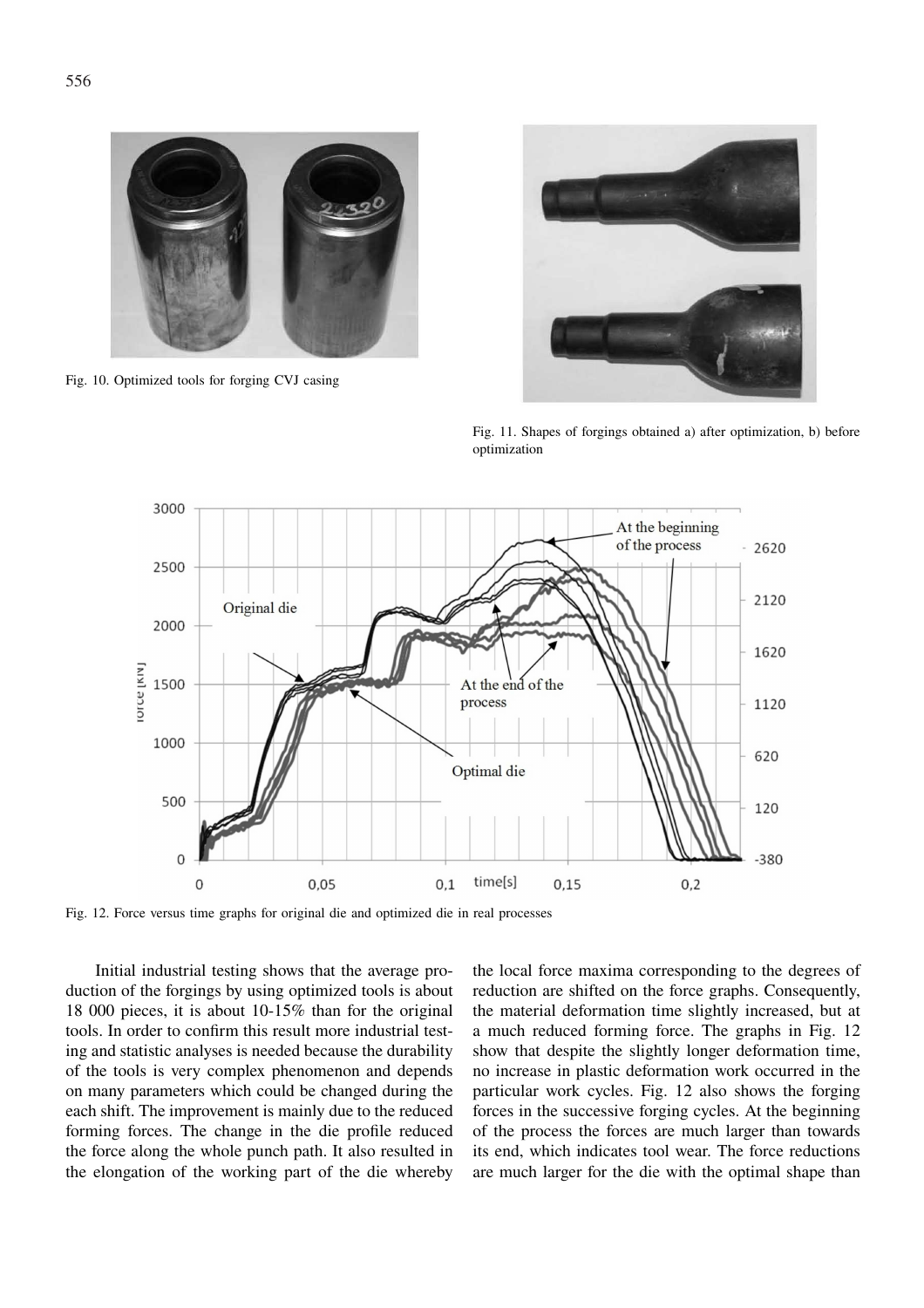for the original die. In order to reveal the surfaces of the worn out tools, the latter were cut in half (Fig. 13).



Fig. 13. Cut in half die after forging process

No significant abrasive wear or cracks were found on the tool surface, but a new flaw, i.e. a sharp edge, appeared at the beginning of cross section reduction.

In order to confirm the finding about wear, the tools were scanned by means of an optical scanner GOM ATOS II (Fig. 14). The scanner can be used to scan the whole surface (macroanalysis) or a selected area of the die at a high resolution (microanalysis) and then the obtained image is compared with the image of the tool prior to forging or with the CAD model used to make the tools.

The shape of the scanned die is compared with the CAD model in Fig. 15. One can see there the deviations from the initial dimensions. The determined deviation distributions confirm that the initially observed sharp edge represents the largest wear (about 0.1 mm). Also material adhesion to the forging leg was observed.



Fig. 14. Optical scanner and its specification



Fig. 15. Comparison of scanned images of post-work dies with pre-work CAD model

### **3. Conclusion**

In spite of improving the durability of tools in closed die forging processes by changing parameters of process, materials of die etc, the final profile of the die should be optimized for example by very convenient method of Hooke-Jeeves.

The optimization of the shape of dies used for the multioperation hot forging of CVJ casings in the firm GKN Driveline forge in Oleśnica has been presented. The second operation of precision forging in the closed die was analyzed using FEM and Bézier curves in order to determine an optimal die profile ensuring a longer tool life by reducing the forging pressures. Therefore the minimization of the forging force (whose strength depends on, among others, the die profile) was adopted as the optimization criterion.

In order to verify the optimization results, the graphs of the calculated forging forces were compared with the